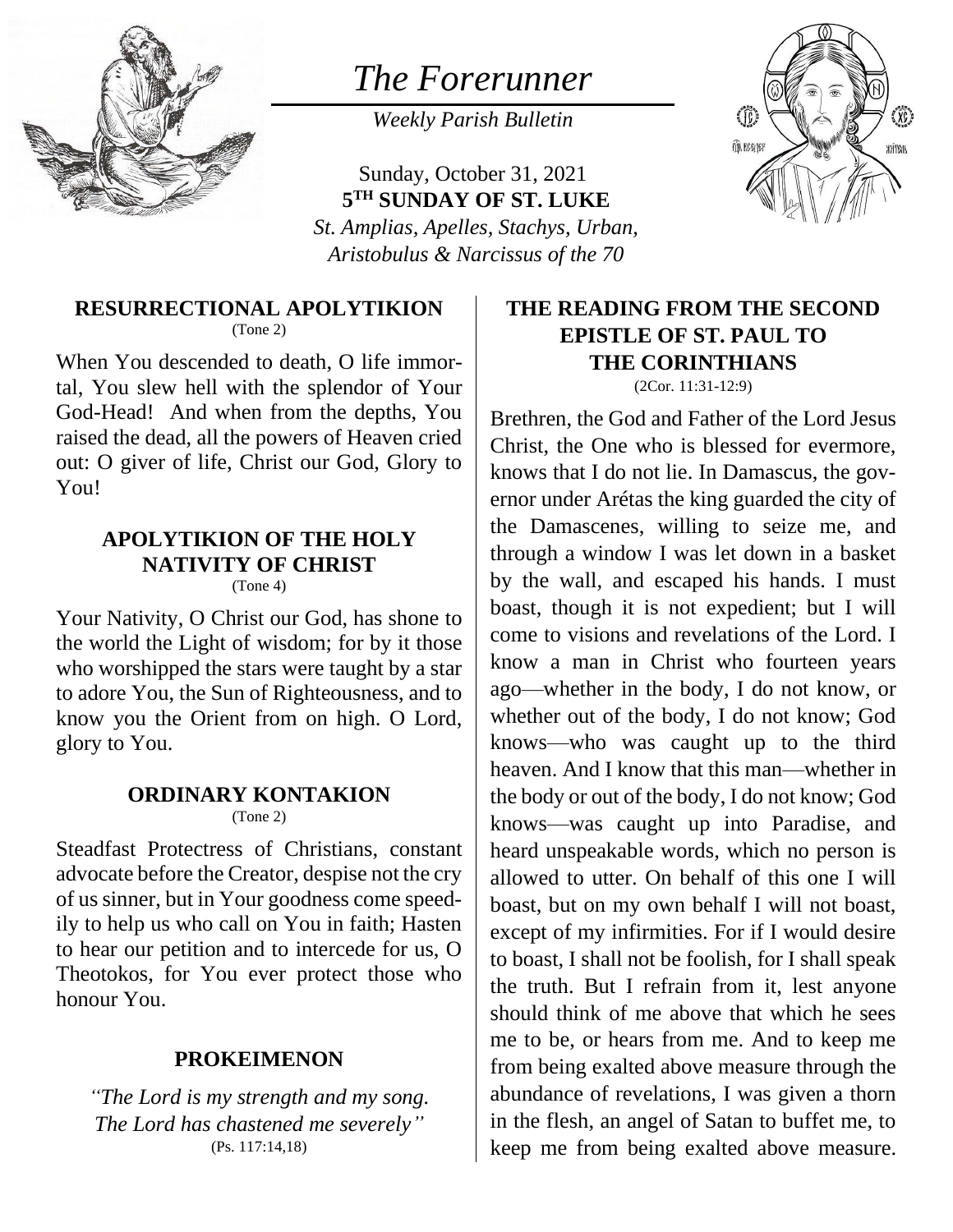For this thing I beseeched the Lord three times, that it might depart from me. And He said to me, "My grace is sufficient for thee, for My strength is made perfect in weakness." Most gladly therefore will I rather boast in my infirmities, that the power of Christ may rest upon me.

#### **THE READING FROM THE HOLY GOSPEL ACCORDING TO ST. LUKE** (Luk. 16:19-31)

The Lord said, "There was a rich man, who was clothed in purple and fine linen and who feasted sumptuously every day. And at his gate lay a poor man named Lazarus, full of sores, who desired to be fed with what fell from the rich man's table; moreover the dogs came and licked his sores. The poor man died and was carried by the angels to Abraham's bosom. The rich man also died and was buried; and in Hades, being in torment, he lifted up his eyes, and saw Abraham far off and Lazarus in his bosom. And he called out, 'Father Abraham, have mercy upon me, and send Lazarus to dip the end of his finger in water and cool my tongue; for I am in anguish in this flame.' But Abraham said, 'Son, remember that you in your lifetime received your good things, and Lazarus in like manner evil things; but now he is comforted here, and you are in anguish. And besides all this, between us and you a great chasm has been fixed, in order that those who would pass from here to you may not be able, and none may cross from there to us.' And he said, 'Then I beg you, father, to send him to my father's house, for I have five brothers, so that he may warn them, lest they also come into this place of torment.' But Abraham said, 'They have Moses and the prophets; let them hear them.' And he said, 'No, father Abraham; but if someone goes to them from the dead, they

will repent.' He said to him, 'If they do not hear Moses and the prophets, neither will they be convinced if someone should rise from the dead."



### **A MESSAGE FROM THE PRIEST** *By: Fr. Michael Gillis*

### **"The Problem with Plumbing"**

*Does a spring pour forth from the same opening freshwater and brackish water? (James 3:11)*

Can you imagine what it would be like to live your whole life in a world where water had to be drawn by hand fifty to a hundred metres from your home and carried into your house? All the water you use in a day, for cooking, drinking, bathing and cleaning, all of it had to be carried in a bucket from the well into the house. And, of course, this would be cold, or at least cool water. If you wanted warm water, you had to make a fire and heat the water. (By the way, there are still many people in the world who live this way.) Of course you may have experienced such a thing as a hot spring, so you knew that there were some places where the water came out of the ground hot--hot and often undrinkable.

This is the world St. James lived in when he wrote his epistle, and so everyone understood his metaphor: one spring did not produce both fresh and brackish water; so, St. James reasons, one person's mouth should not pour forth both blessing and cursing.

But now imagine if St. James were translated 2000 years forward and found himself in a modern house. In this house he would find a spring, or tap (many taps), that produced both cold and hot water. And for St. James, knowing nothing about plumbing, it would be an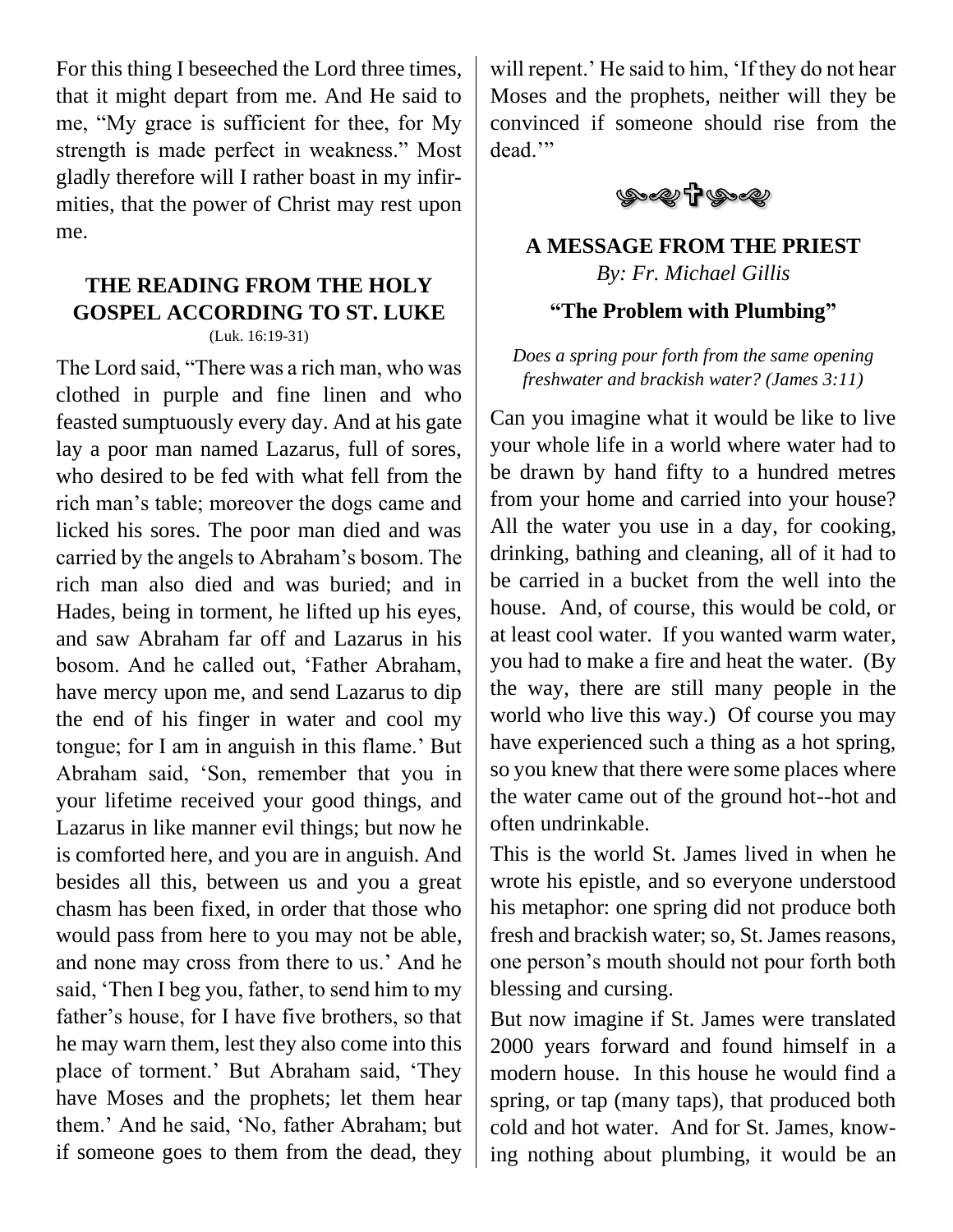inexplicable miracle. How could this be? How can both cold and hot water come from the same spring?

When we read the bible, we experience something similar to what I think St. James would experience if he were to be transported from his world into ours. We experience this when we read in the bible of God's justice and wrath, and of God's mercy and love--often in the same passage! We read that God is Truth, and of God sending delusion, "strong delusion so that they will believe a lie" (2 Thes. 2:11). We read of human free will and of divine predestination. Jesus says both, "Whosoever wills" and "You did not choose me, but I chose you." How can this be? How can both be true at the same time? How can both cold and hot water come from the same tap?

Because we understand modern plumbing (at least a little bit), we know that it's what's behind the wall that makes this possible. Similarly, the spiritual realities that are revealed to us in the bible and through our life experience, while they often seem contradictory to us, would make perfect sense if we could only see behind the wall, behind the wall created by a logic trained by our five senses, a logic formed by the assumptions and experiences of merely physical reality.

But maybe this is why contradictions are so necessary. The very paradoxes and non sequiturs of life lead us to conclude that there must be something more, Someone more. This is probably why the bible and Orthodox theology generally do not attempt to resolve the tension, the contradictions, the incongruity, the paradox. It is in the space between the yes and the no, between judgement and mercy, between knowing and not knowing that we actually come to know not the what or how behind the wall of eternity, but the Who!

#### **PARISH ANNOUNCEMENTS**

If you wish to announce something on The Forerunner, please e-mail Elias Neto at [neto.elias@aol.com](mailto:neto.elias@aol.com) by Thursday

• Fraser Valley Orthodox Youth Group every Thursday, 7:00 pm. Address: 2051 Windsor Street, Abbotsford. For questions, contact:  *[fraservalleyorthodoxyouth@gmail.com](mailto:fraservalleyorthodoxyouth@gmail.com)*

Masks are mandatory for those attending.

• This week (October 31 to November 6) will be a regular week with Matins (9:00 am) and Liturgy (10:00 am) on Saturday and Sunday. Please remember that we ask the congregation to wear masks to the Saturday services. Monday, Wednesday and Friday mornings we will serve daily Matins at 7:00 am. Wednesday (7:00 pm) and Saturday (6:00 pm) we will serve Vespers with time for confession afterwards.

For pastoral care, please contact:

*The Very Rev. Fr. (Abouna) Michael Gillis Ph: (604) 512-1013 E-mail: frmichaelg@gmail.com*

This Bulletin is a publication of:

HOLY NATIVITY ORTHODOX CHURCH 4828 216A Street, Langley, BC V3A 2N5 *Thank you for your presence today!*